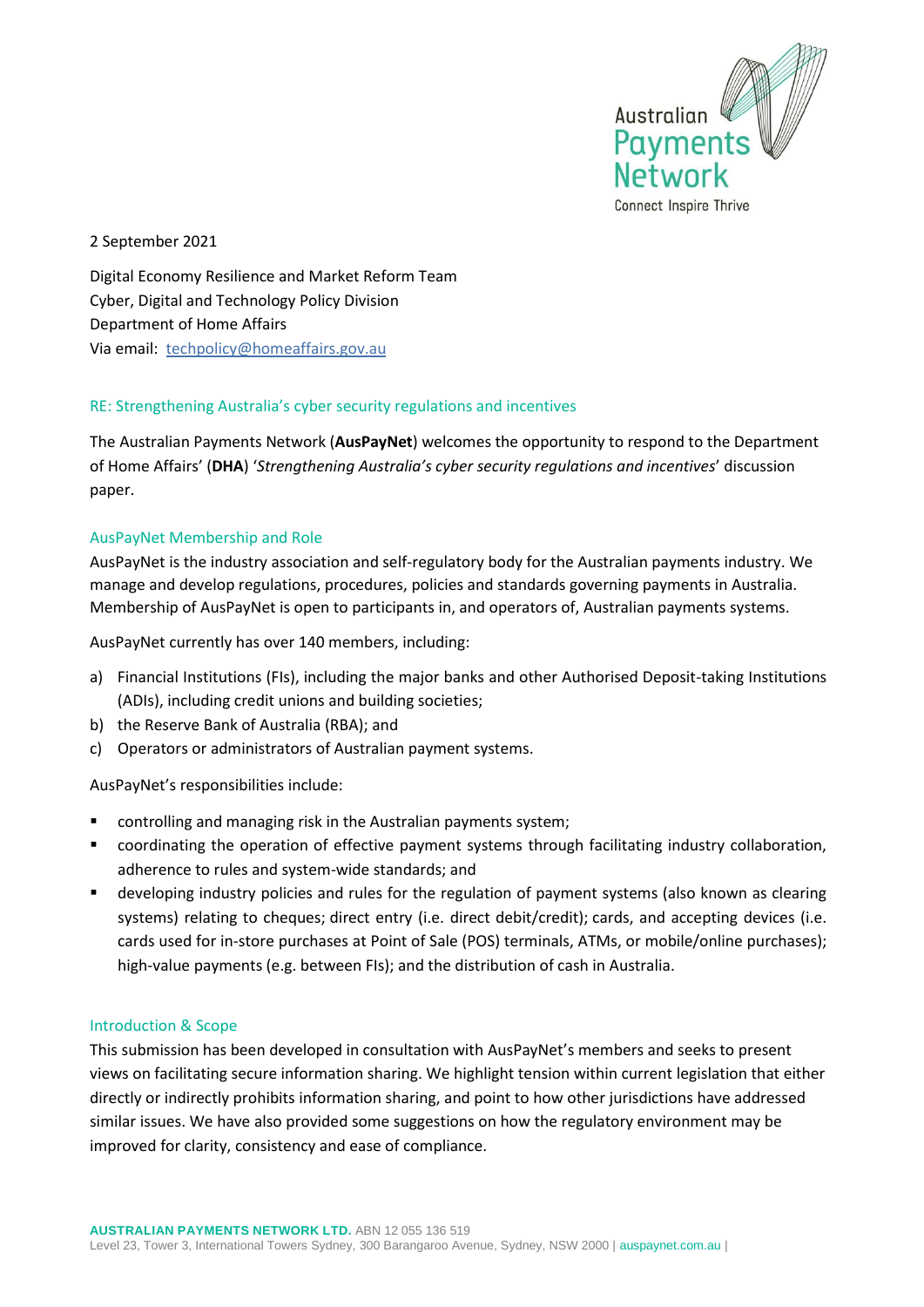#### Importance of Private-Private Information Sharing for the Payments Industry

Within the Australian payments industry, cybersecurity failings can lead to various harms through breaches of privacy, scams, fraud, money laundering and terrorism funding. Participants need to share information to improve their preventative security measures and promptly take restorative actions. Without collective intelligence and coordination, individual participants are not sufficiently informed to deal with the increasingly sophisticated techniques used by malicious actors and whose actions are hidden among the intricate interconnectivity of global networks and infrastructure. One example includes the recent Accellion breach, which involved malicious actors obtaining unauthorised access to the servers of numerous financial, government and academic organisations. In Australia, both ASIC and Transport NSW were impacted. At the recent AFR Banking Summit held on 30 March 2021, APRA chairman Wayne Byres noted that whilst the Australian Banking sector had yet to be impacted by a significant cyberattack, the Accellion breach demonstrated "*the way a cyber breach can have a cascading impact through the wider system*.". Westpac chief executive Peter King also underscored the importance of information sharing to defeat hackers.<sup>1</sup>

#### Issues in the Regulatory Environment in Australia

AusPayNet has considered the list of discussion questions in Appendix A and found question 4 most relevant.

Q4. Could Australia's current regulatory environment evolve to improve clarity, coverage and enforcement of cyber security requirements?

### Issue 1: Obligations in cross-sectoral legislation and sector-specific legislation at odds with benefits of information sharing

In the discussion paper, the Department noted its focus on three main cross-sectoral pieces of legislation (i.e. *Privacy Act 1988* (Cth)*, Corporations Act 2001* (Cth) and Australian Consumer Law<sup>2</sup> ) and sought feedback on the clarity and enforcement of their requirements.

Compliance obligations within the relevant pieces of legislation are – in some instances – potentially at odds with the wider benefits attributable to information sharing. Companies recognise the need to be able to share information with other companies as part of verifying cyberattacks and safeguarding their cybersecurity interests. Currently however, some organisations may be dissuaded from doing so because they do not want to find themselves in contravention of other legislative requirements. One example is s180 *Corporations Act,* where the sharing of such information may not be believed by the director as being in the company's best interests. Companies are concerned with liability issues arising from leaks or misuse of the data they have shared.

Companies are also bound by other sector-specific legislation to not share information. Similarly, AUSTRAC is concerned that shared information is leaked and financial criminals could be alerted, which could disrupt ongoing law enforcement investigations or, if the suspects are found innocent, breach

https://www.afr.com/companies/financial-services/cyber-is-the-biggest-risk-in-banking-today-20210330-p57f5n

<sup>1</sup> Frost,J; Shapiro, J, March 2021, 'Cyber-attacks the 'biggest risk in banking', *Australian Financial Review*, accessed 1.9.21,

<sup>2</sup> As set out in Schedule 2 of the *Competition and Consumer Act 2010* (Cth)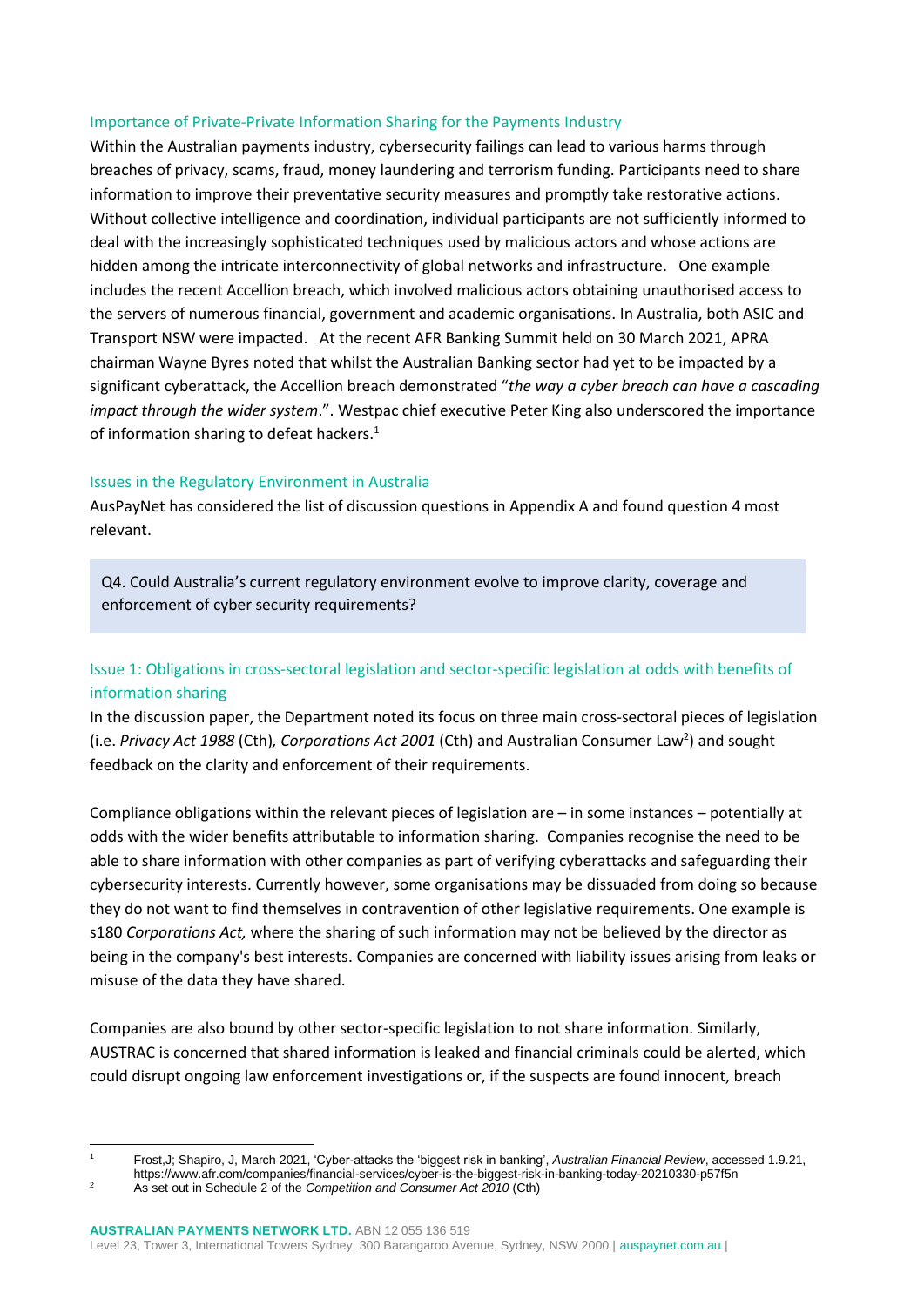customers' privacy and reputation.<sup>3</sup> This concern has led to the prohibition on information sharing through s 123 in the *Anti-Money Laundering and Counter-Terrorism Financing Act* ('*AML/CTF*' Act). Under the s 123 "tipping off" provision:

- "(1) A reporting entity must not disclose to a person *other than an AUSTRAC entrusted person*:
	- (a) that the reporting entity has given, or is required to give, a report under subsection 41(2); or
	- (b) *any information from which it could reasonably be inferred* that the reporting entity has given, or is required to give, that report." (emphasis added)

Companies sharing information with non-AUSTRAC parties could be committing a criminal offence, which carries penalties.

This and other legislation should be considered in more detail to consider enabling the sharing of different types of relevant information without breaching legislative obligations such as the Australian Privacy Principles. For example, the information shared to prevent cyberattacks could be anonymised but contain details of the attacks themselves to defend against them. In contrast, information shared to combat financial crime would require the personal information to find patterns and identify the criminals. The sharing could be within a secured environment.

# Best practices from other jurisdictions

The competing interests contained in the relevant legislation can be reconciled with a policy that seeks to avoid total prohibitions on information sharing and instead lays out clear rules on when and how private-private information sharing can be conducted in a controlled manner. This will require provision for secure information sharing that could take the form of one of the options outlined below.

# *Policy change to enable information sharing with clear legal tests.*

GDPR Article  $6<sup>4</sup>$  on "Lawfulness of processing" specifies the conditions upon which information sharing is allowable in the EU. They include various legal tests of necessity, compliance with legal obligations, public or legitimate interests, and non-interference with customers' fundamental rights and freedoms. The provision allows for greater clarity in decision-making by setting clear parameters for the lawful reasons for which information can be shared.

AusPayNet sees value in streamlining and aligning with international standards, where possible. This has practical benefits in setting consistent expected behaviours and guiding corresponding business decisions.

<sup>3</sup> AUSTRAC, 2021, *How to comply and report: guidance and resources on tipping off*, accessed 25.08.21, https://www.austrac.gov.au/business/how-comply-and-report-guidance-and-resources/reporting/suspicious-matter-reportssmrs/tipping

<sup>4</sup> EU, 2021, *General Data Protection Regulation Article 6: Lawfulness of processing*, accessed 25.08.21, https://gdpr-info.eu/art-6-gdpr/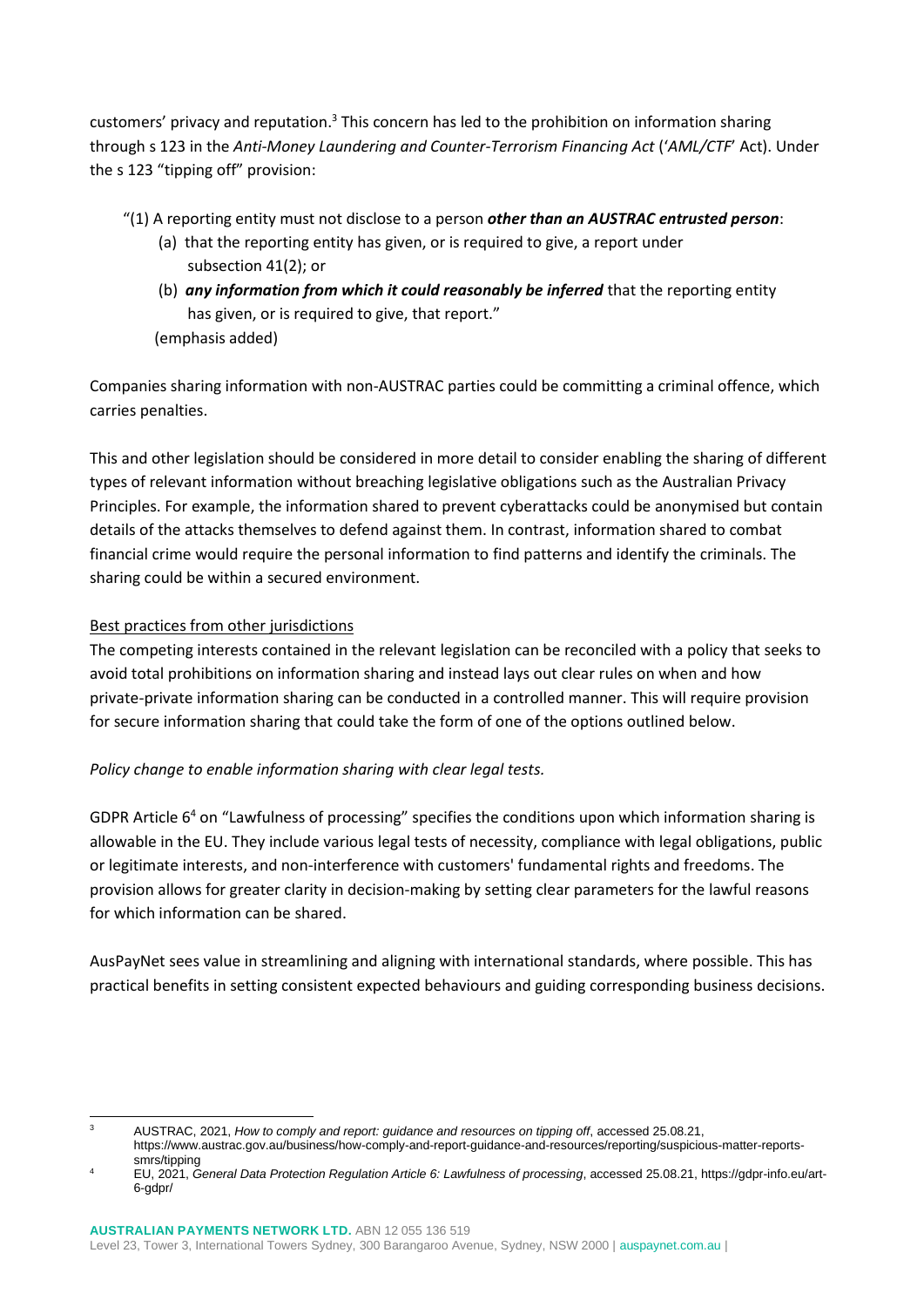#### *System to securely share information on external cyberattacks.*

The 'Financial Services Information Sharing and Analysis Center' (FS-ISAC) in the US is another example for sharing information on external attacks. This platform was created in response to the US Homeland Security Presidential Decision Directives.<sup>5</sup> The cyber intelligence sharing platform is built on a tiered system of designations. The information shared is verified, anonymised and categorised according to the risks of misuse.<sup>6</sup> Access and timely broadcasts are then based on that risk. Participants are assured and encouraged to share their information and rely on others' information without liability issues. These clear expectations on how shared information will be managed can be a useful model to regulate private-private information sharing.

### *System to share information on suspicious patterns and work with enforcement agencies.*

The Transaction Monitoring Netherlands (TMNL)<sup>7</sup> started by five banks is another example of sharing internal information on suspicious transactions. TMNL creates a national (chain) approach, which helps to identify unusual patterns in payments traffic that individual banks cannot identify. The banks work closely with government partners such as the Ministries of Finance and Justice and Security, the Fiscal Information and Investigation Service and the Financial Intelligence Unit. The aim is to leverage the return from the chain, from identification to detection, prosecution, and conviction of criminality. An amendment of the Dutch AML/CTF Act is foreseen to enable full-scale collective transaction monitoring and is due this month. 8

# Issue 2: Fragmented coverage and regulatory burdens due to various legislation dealing with sectorspecific impacts.

In the discussion paper, the DHA noted the limited cross-sectoral coverage of the present legislative and regulatory environment. Currently, there is no cybersecurity-specific legislation. Instead, companies are complying with various legislation and regulations set up to manage sector-specific cybersecurity impacts. These include the *Privacy Act*, *AML/CTF* Act, and APRA's Prudential Standard CPS 234. Discussions on enacting more reporting requirements remain ongoing through the Ransomware Payments Bill in the House of Representatives.<sup>9</sup>

These developments create a potentially confusing and complex regulatory landscape involving different regulators, sharing/reporting requirements, and expectations on different reporting entities. It has been particularly challenging for small and medium-sized companies to understand and comply with them. The following is a summary of mandatory initiatives:

8 Ibid.

<sup>5</sup> FS-ISAC, 2021, *Our History*, accessed 25.08.21, https://www.fsisac.com/who-we-are

<sup>6</sup> FS-ISAC, 2021, *Traffic Light Protocol (TLP) Designations*, accessed 25.08.21, https://www.fsisac.com/tlp

<sup>7</sup> TMNL, 2021, *Transaction Monitoring Netherlands: a unique step in the fight against money laundering* and the financing of terrorism, accessed 25.08.21, https://www.nvb.nl/english/transaction-monitoring-netherlands-a-unique-step-in-the-fightagainst-money-laundering-and-the-financing-of-terrorism/

Parlinfo, Ransomware Payments Bill 2021: s8 on Notification of ransomware payments and s 9 on ACSC using provided information, accessed 25.08.21,

https://parlinfo.aph.gov.au/parlInfo/search/display/display.w3p;db=LEGISLATION;id=legislation%2Fbills%2Fr6730\_firstreps%2F0002;query=Id%3A%22legislation%2Fbills%2Fr6730\_first-reps%2F0000%22;rec=0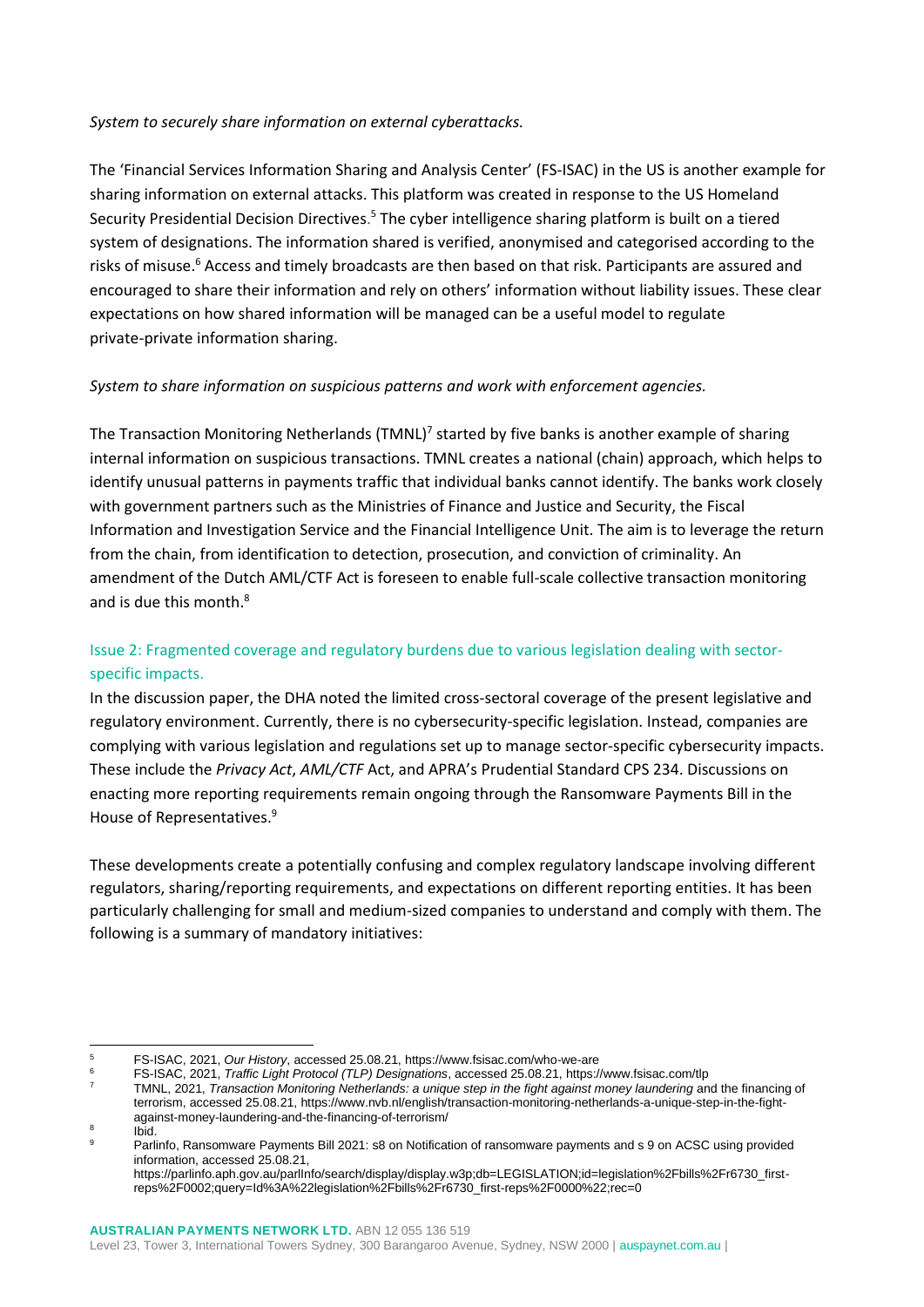| Sharing/reporting      | Ad hoc impacts | Reporting       | Parties to be notified |              |              |
|------------------------|----------------|-----------------|------------------------|--------------|--------------|
| initiatives            |                | entities        | Government             | Companies    | Consumers    |
| Notifiable Data        | Personal       | Companies       | Yes                    | No           | Yes          |
| Breaches scheme        | information    | with over       | (OAIC)                 |              |              |
| under the Privacy      | breaches       | \$3M annual     |                        |              |              |
| Act                    |                | turnover        |                        |              |              |
| <b>Fintel Alliance</b> | Money          | Designated      | Yes                    | Case-by-case | Case-by-case |
| under the              | laundering,    | services        | (AUSTRAC)              | application  | application  |
| AML/CTF Act            | terrorism      |                 |                        |              |              |
|                        | financing and  |                 |                        |              |              |
|                        | other serious  |                 |                        |              |              |
|                        | crime          |                 |                        |              |              |
| Notification to        | Information    | ADIs, funds     | Yes                    | No           | No.          |
| APRA according to      | security       | and             | (APRA)                 |              |              |
| <b>CPS 234</b>         | breaches       | <i>insurers</i> |                        |              |              |
|                        |                |                 |                        |              |              |

The discussion paper suggested a model ('option 1' in Chapter 5) to clarify cyber security obligations under the *Privacy Act.* AusPayNet notes the existing obligation under Australian Privacy Principle 11 to keep personal information secure. The Privacy Act is under review, which could present an opportunity to improve the security of personal information. AusPayNet supports the review and has made comprehensive suggestions to that effect. $^{10}$ 

Whilst this increased coverage would help for this specific purpose, there are some potential issues with using this approach for the purpose of cybersecurity. The Privacy Act's legislative objects limit it to issues related to ensuring the maintenance of privacy in the handling of personal information and thereby, limit its regulatory scope. Focusing on this Act alone does not cover other harms caused by the improper use of non-personal information. Therefore, the *Privacy Act* itself cannot address all issues associated with cyberattacks.

# Insights from current practices and discussions in the payments industry

AusPayNet proposes that if a new specific regulatory regime for cyber information is proposed, it should look to streamline existing regulatory requirements and platforms to avoid further regulatory overlap and/or overly burdensome administrative requirements. We note the discussion paper highlights APRA's CPS 234 requirements as an example of a mature cyber security regulatory framework. Many of AusPayNet's members are subject to CPS 234. They have provided feedback that these requirements could provide a framework for a principles-based 'same risk, same rules' approach to delivering a baseline set of cyber security requirements that could be adopted by other sectors in the economy.

We also suggest that a principles-based 'same risk same rules' approach, based on CPS 234, with oversight from sectoral regulators on a coordinated, streamlined basis would prevent a single point of failure in terms of coordination and administration of the framework nationally. A streamlined approach would also assist with compliance through clear and consistent expectations across the economy.

<sup>10</sup> AusPayNet, November 2020, Submission to the Review of the Privacy Act by the Attorney-General's Department, https://www.ag.gov.au/sites/default/files/2021-02/auspaynet.PDF